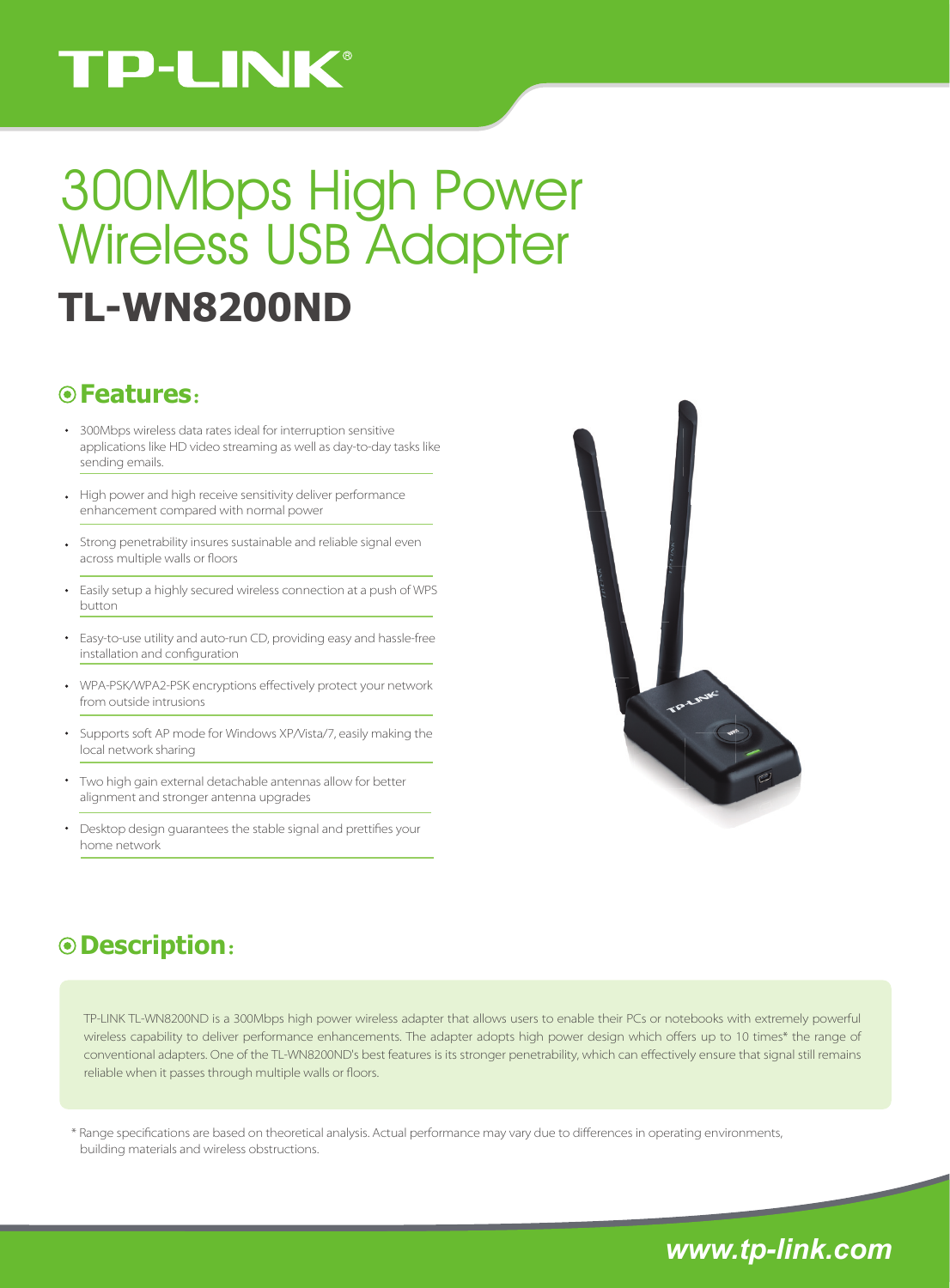## **Specifications**:

| <b>HARDWARE FEATURES</b> |                                                                                                                                                                        |
|--------------------------|------------------------------------------------------------------------------------------------------------------------------------------------------------------------|
| Interface                | Mini USB                                                                                                                                                               |
| <b>Button</b>            | <b>WPS</b>                                                                                                                                                             |
| Wireless Standards       | IEEE 802.11n, IEEE 802.11g, IEEE 802.11b                                                                                                                               |
| Antenna Type             | 2*Detachable Omni Directional (RP-SMA)                                                                                                                                 |
| Antenna Gain             | 5dBi                                                                                                                                                                   |
| <b>WIRELESS FEATURES</b> |                                                                                                                                                                        |
| Frequency                | 2.4-2.4835GHz                                                                                                                                                          |
| Signal Rate              | Tx: Up to 150Mbps                                                                                                                                                      |
|                          | Rx: Up to 300Mbps                                                                                                                                                      |
| <b>EIRP</b>              | <20dBm (EIRP, For countries using CE Standards)<br><27dBm (EIRP, For countries using FCC Standards)                                                                    |
| Wireless Modes           | Ad-Hoc / Infrastructure mode                                                                                                                                           |
| <b>Wireless Security</b> | Support 64/128 bit WEP, WPA/WPA2, WPA-PSK/WPA2-PSK                                                                                                                     |
| <b>OTHERS</b>            |                                                                                                                                                                        |
| System Requirements      | Windows 7(32/64bits),<br>Windows Vista(32/64bits),<br>Windows XP(32/64bits),                                                                                           |
| Environment              | Operating Temperature: 0~40 (32~104)<br>Storage Temperature: -40~70 (-40~158)<br>Operating Humidity: 10%~90% non-condensing<br>Storage Humidity: 5%~90% non-condensing |

# Specifications are subject to change without notice. TP-LINK is a registered trademark of TP-LINK Technologies Co., Ltd. Other brands and product names are **WWW.tpl=1mk.com**<br>trademarks or registered trademarks of their res